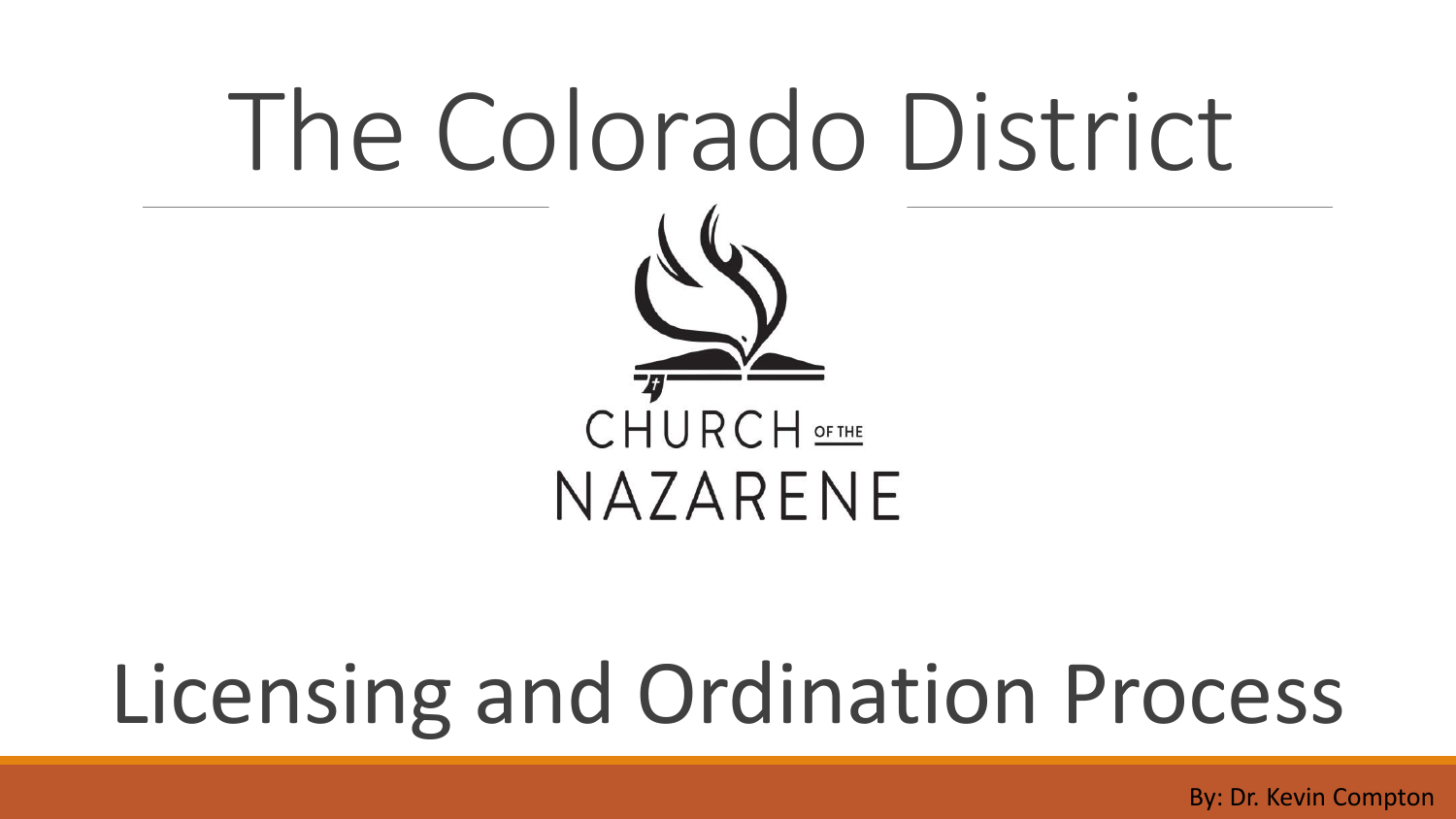# Licensing / Ordination

- Acknowledge and confirm the call of God
- 2. Register for the Course of Study
- 3. Apply for a Local Minister's license
- 4. Attend the Board of Ministry assessment weekend
- 5. Complete the requirements and apply for a District Minister's License
- 6. Renew your license and interview with the Board of Ministry annually
- 7. The Board of Ministry will invite you into a mentoring process leading toward ordination
- 8. Complete all final interviews and requirements prior to assembly
- 9. Attend all ordination events in person
- 10. Report annually for the rest of your life  $\odot$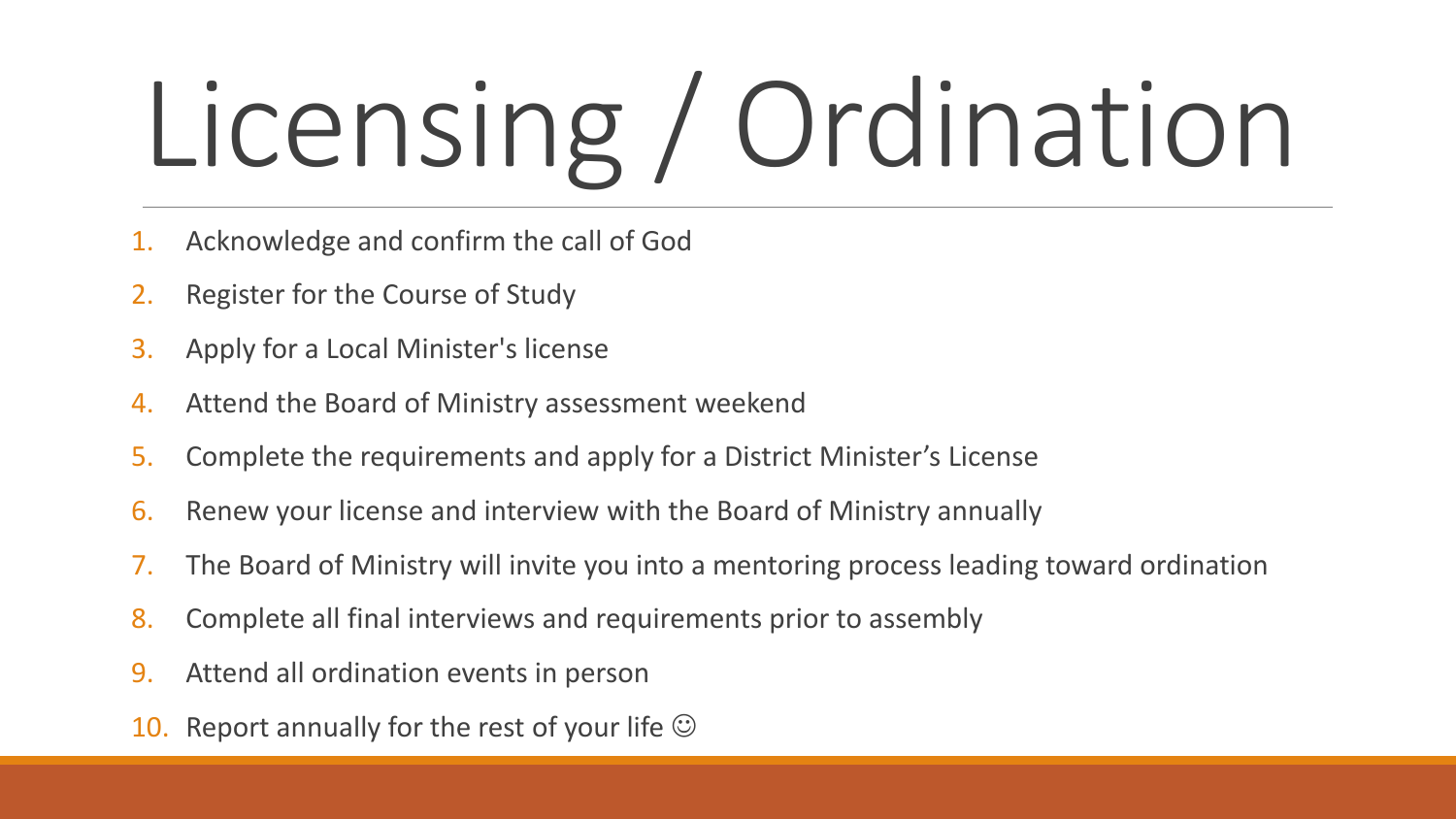#### Step #1 Acknowledge and confirm the call of God

## How do I do that?



- ❖Seek good counsel
- ❖Look for confirmations
- ❖Can I be happy doing anything else?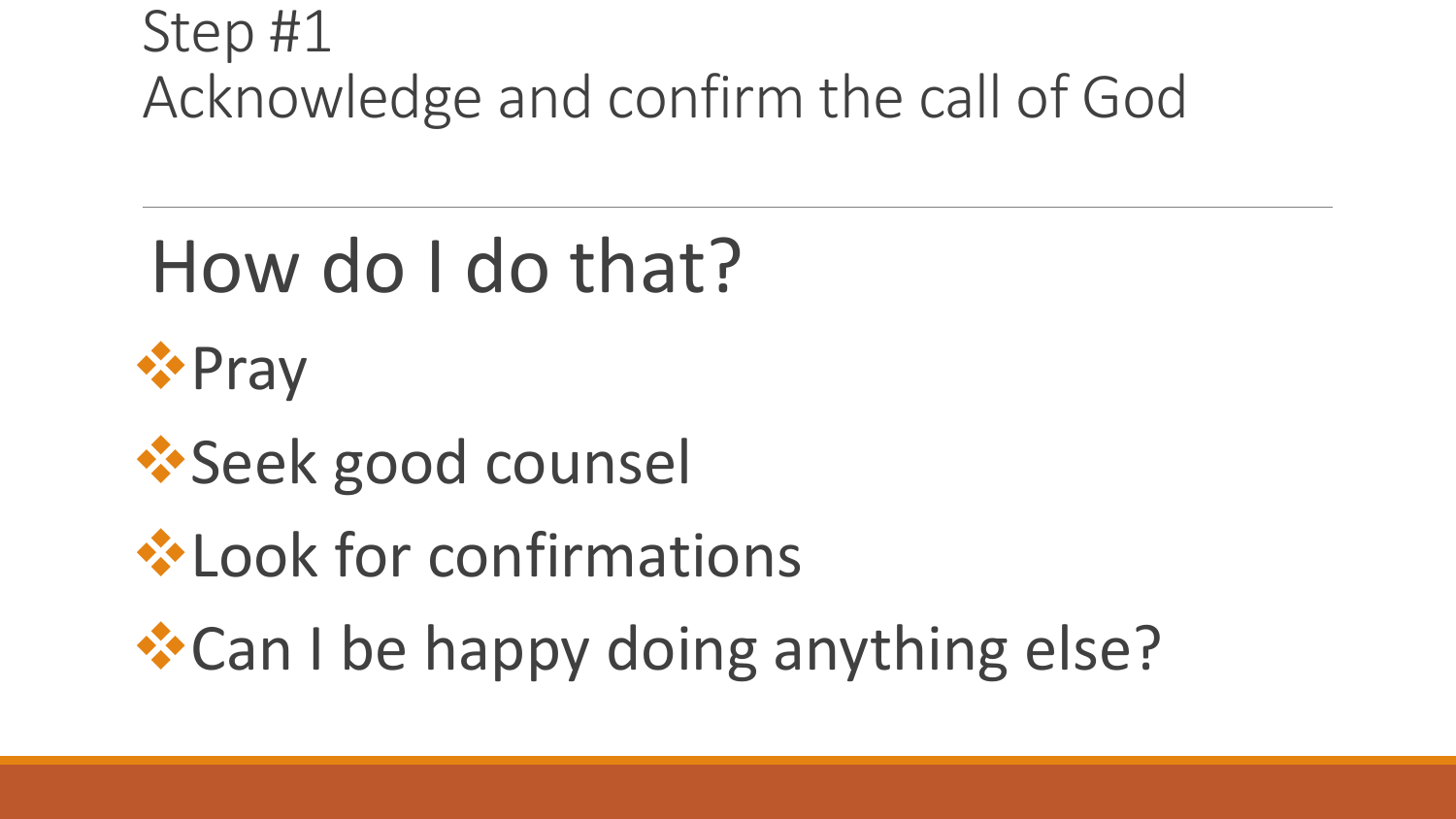#### Step #2 Register for the Course of Study

### This is done through the district office

 • Email [info@conazarene.org](mailto:info@conazarene.org) and just ask ❖Your pastor will have to sign your application ❖This adds you to our email distribution list ❖There are 25 Courses in the COS ❖Set up a Lifelong Learning Record ❖<https://learning.nazarene.org/>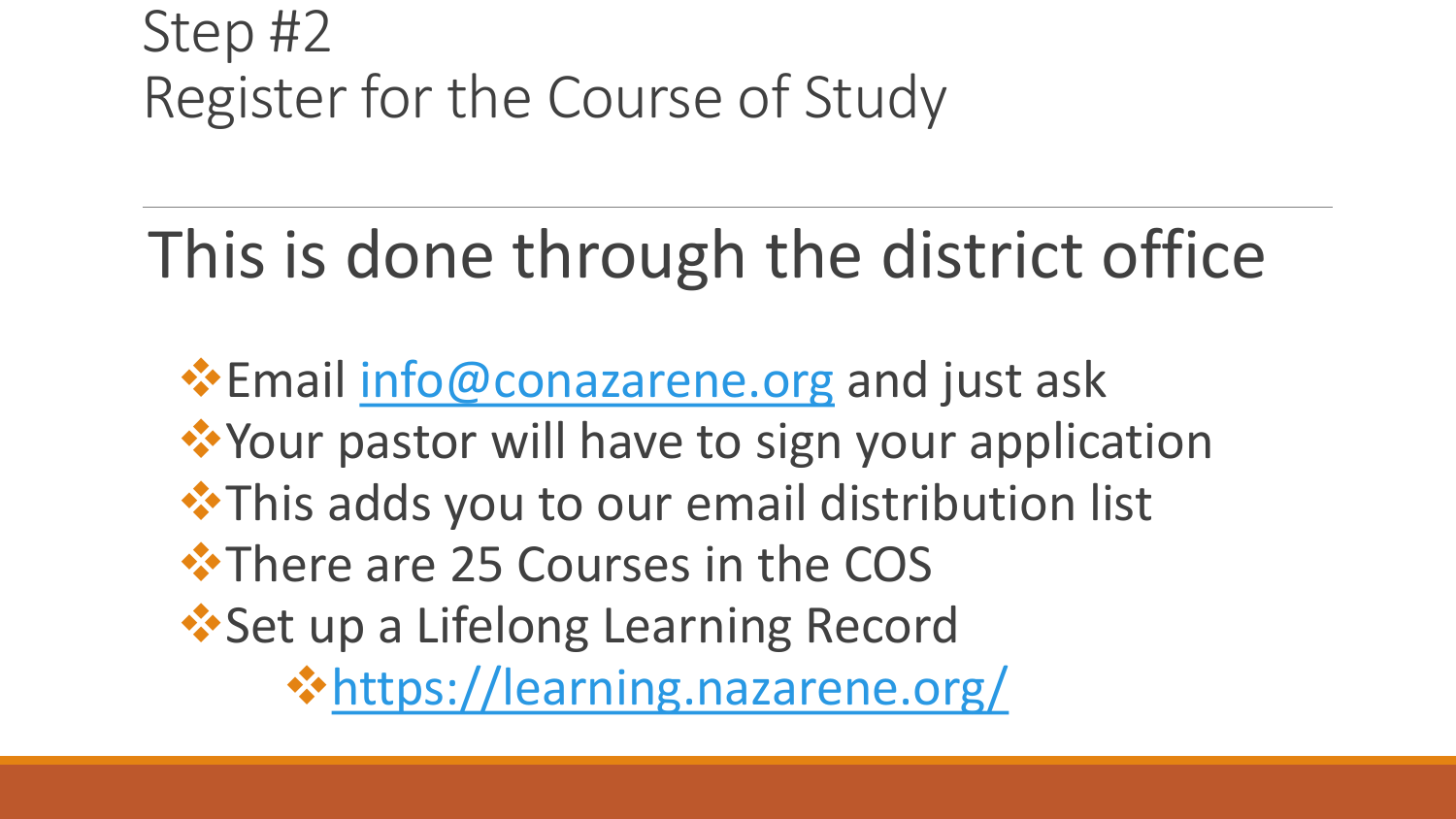## Step #3 Apply for a Local Minister's License

## This is done through the local church

❖Your church will help you secure the application

**☆The local church will determine the format for the local interview** process

❖Make sure your church notifies the district office when you are given a local license so we can clear you through the GMC database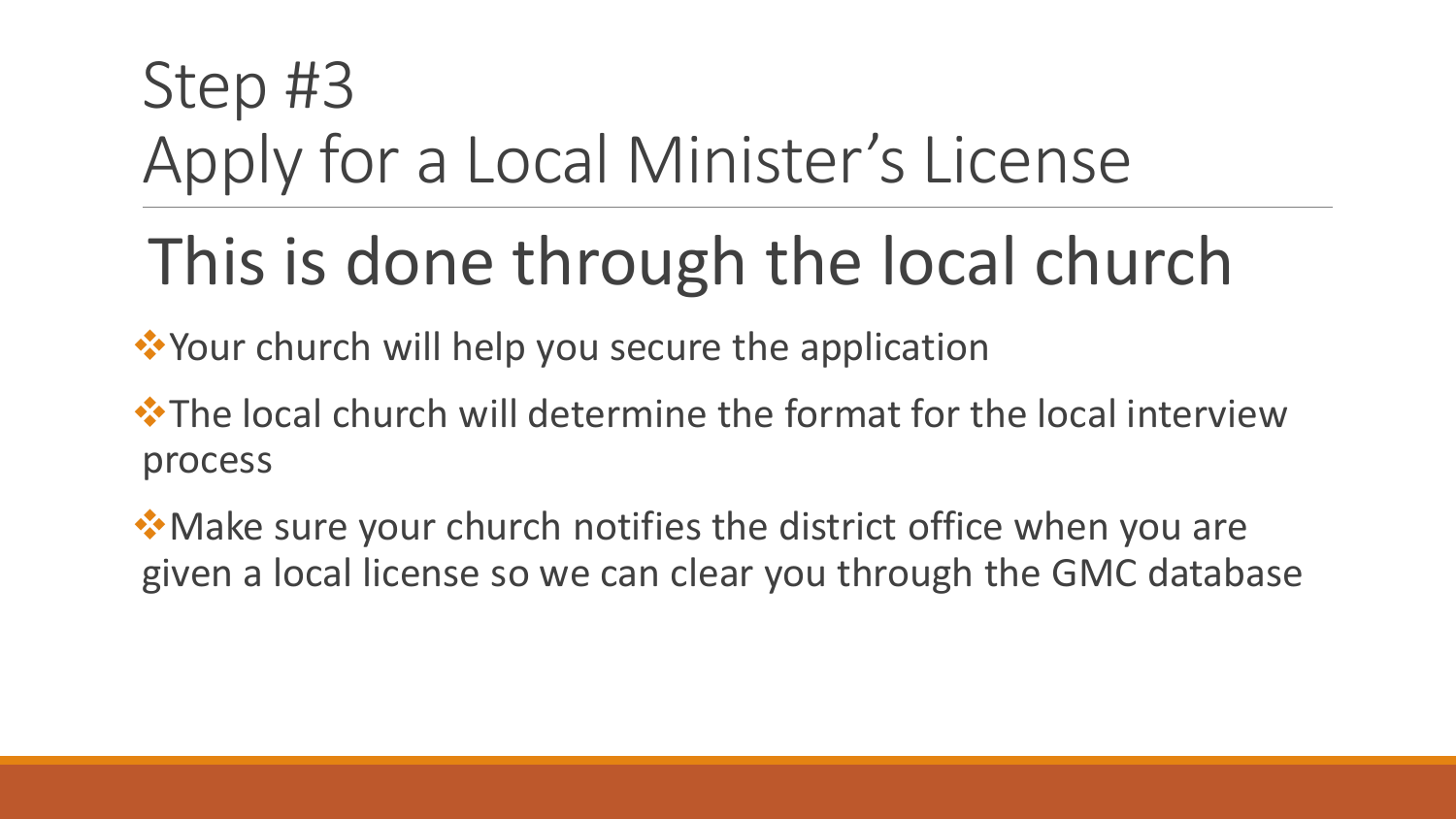## Step #3 Apply for a Local Minister's License

- This is done through the local church
- **❖ Must be renewed annually**
- ❖Must complete two courses annually
- **•** Report to the annual church meeting
- Shall not administer sacraments or officiate marriages
- ❖**Shall not** use the title "Pastor" for any reason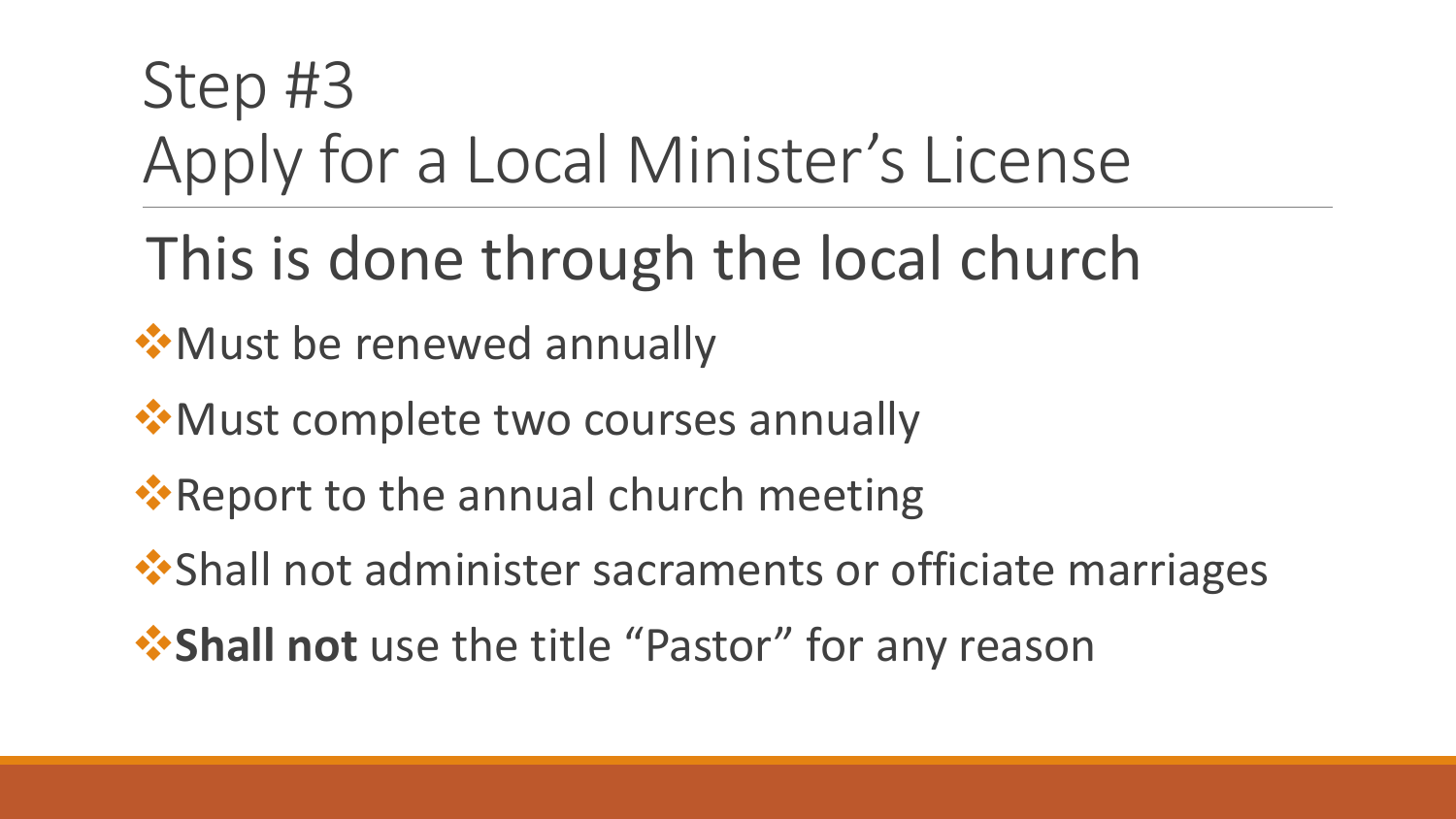#### Step #4 Attend the Board of Ministry Candidate Weekend

❖Email the district office and request an application packet by September

❖Submit all documents and assessment results by the end of October

- ❖Register and pay on the district website
- ❖You will need the recommendation of your pastor

◆ Attend the assessment weekend in January (With your spouse if you have one  $\odot$ )

- ❖You may apply for your first district license in the same year or elect to wait a year
- ❖The assessment team will provide feedback and recommendations
- ❖The goal is to help the candidate begin the process of professional identity development

❖This can be a good year to apply to have the divorce barrier removed, if applicable, during the March interviews with the Board of Ministry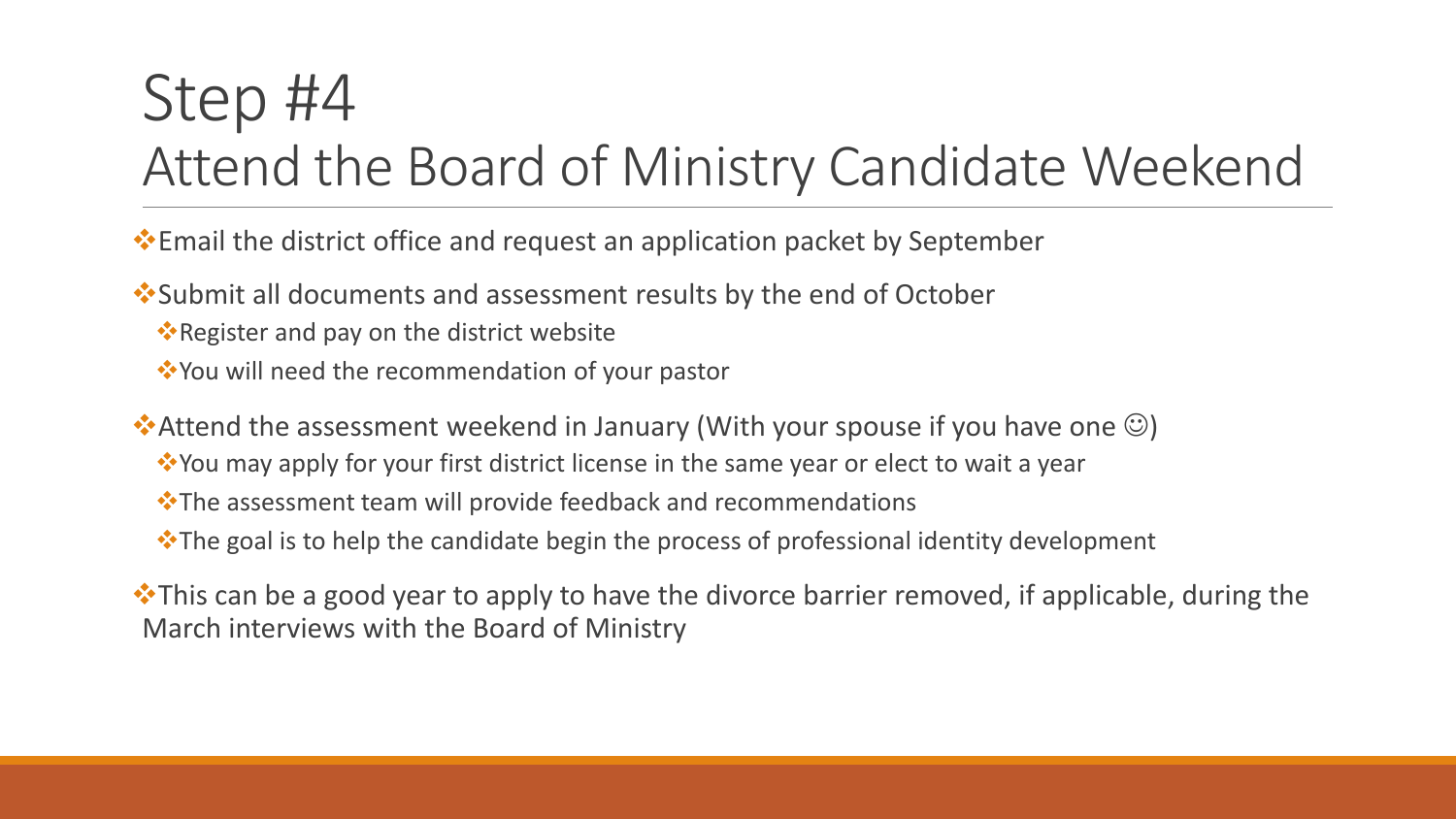## Step #5 Apply for a District Minister's License

#### This is done through the district office

- ❖Must have had a local license for at least one year
- ❖Need a board recommendation from the local church
- **E**Need a copy of a current criminal background check
- ❖Determine Elder or Deacon track
- ❖Any divorce barrier must be cleared before applying for a district license
- Application deadline is currently February 28 every year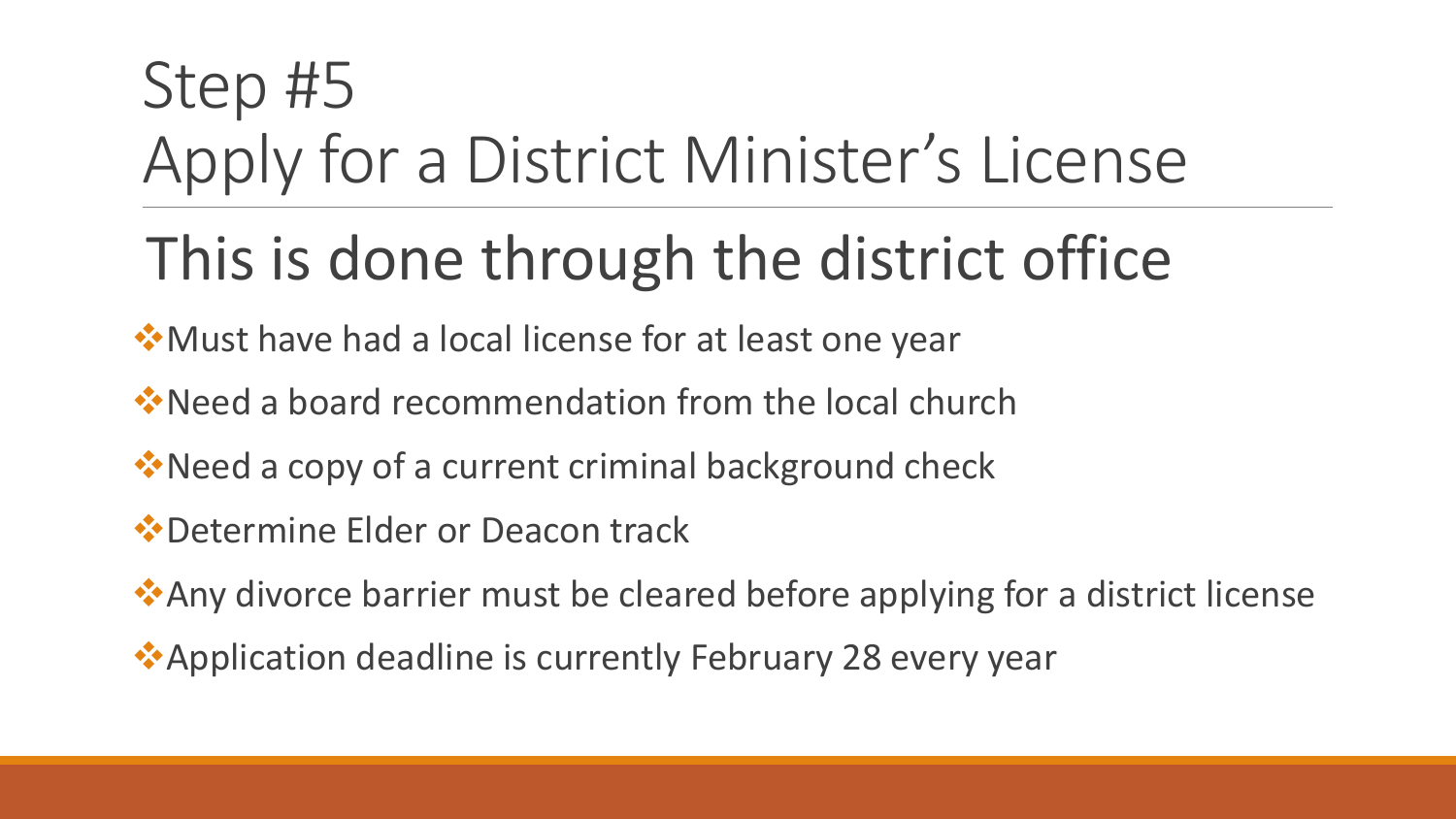## Step #5 Apply for a District Minister's License

## This is done through the district office

#### ❖Educational Requirements:

- ❖Must have completed ¼ of a validated course of study (approx. 6)
- ❖Nazarene History and Polity & Doctrine of Holiness are required to be completed complete before applying
- ❖You can take courses through NBC, NNU, or the DTC
- ★ Must complete at least two courses per year
- ★All educational requirements must be completed within 10 years of first district license
- ❖Current transcripts must be on file with district office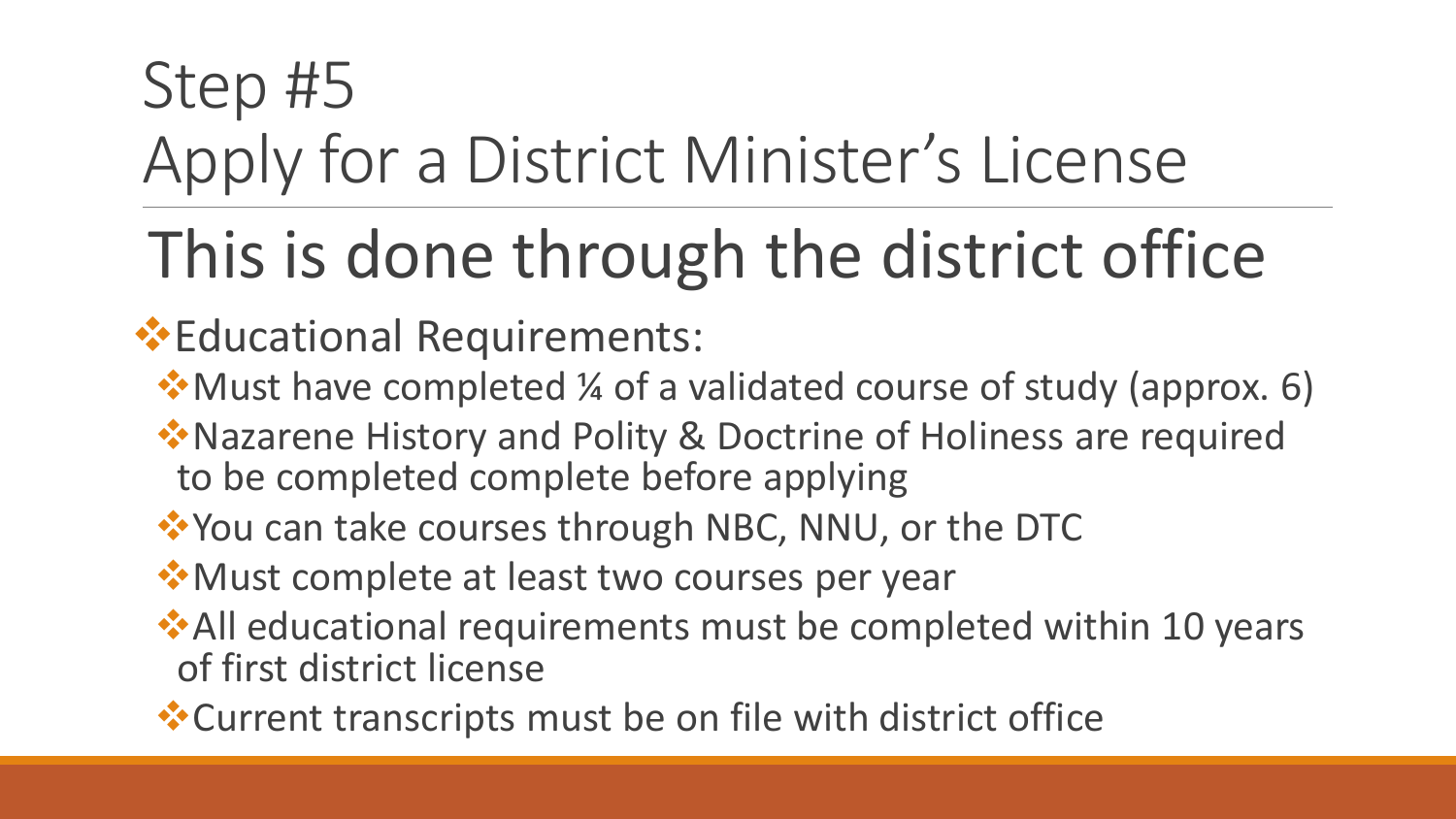#### Step #6 Renew your License and interview with the Board of Ministry Annually

Application deadline is currently **February 28** every year!

❖Must submit a full application packet every year including: ❖Board recommendation form from your church board

❖Local church may have additional requirements

- ★ An updated record of your studies
- ❖Advisor recommendation form

❖You select your own advisor

★All background checks must be on file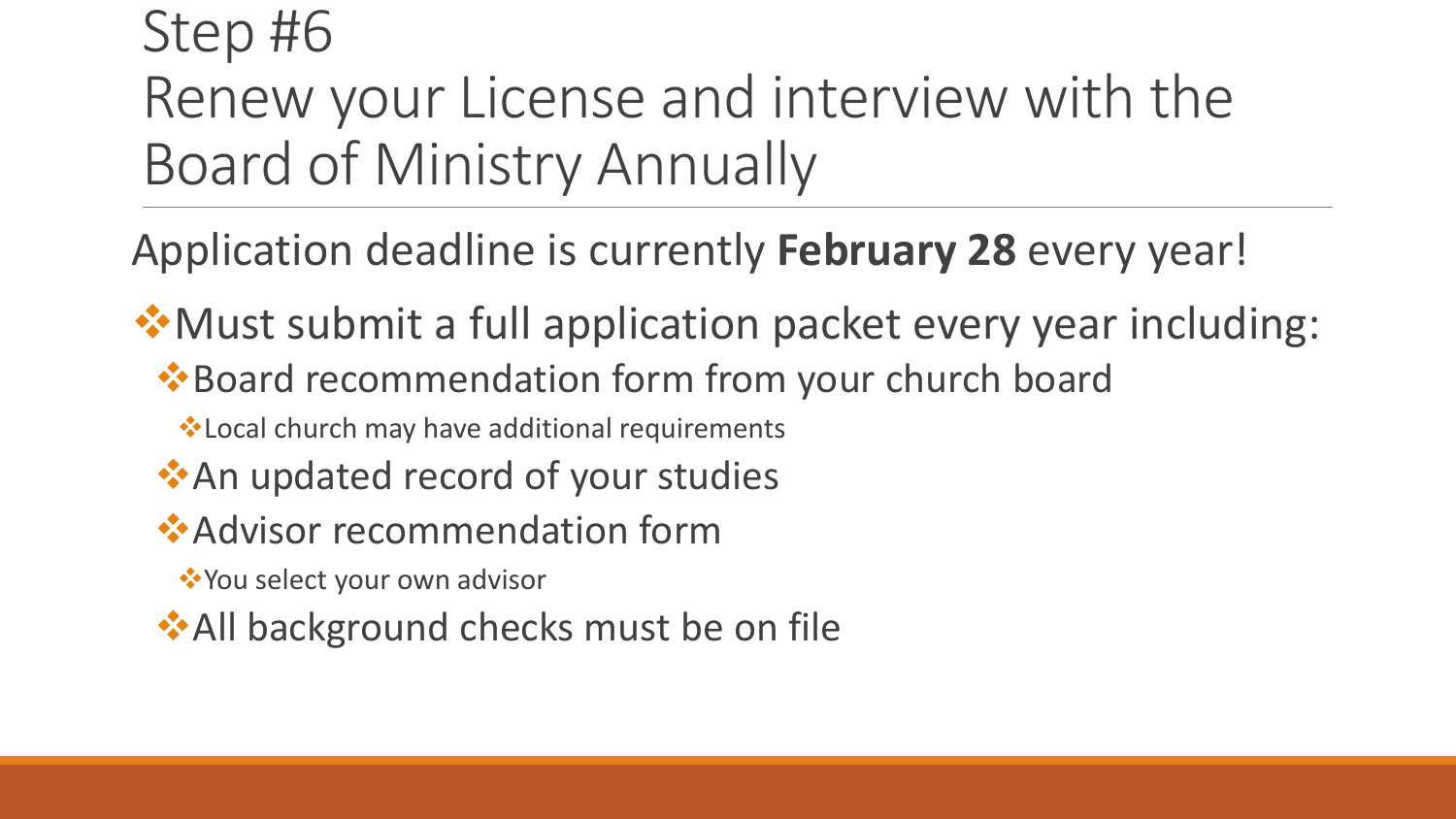#### Step #7 The Board of Ministry Will Invite You into a Mentoring Process Leading Toward Ordination

This is by Invitation, not Application

#### ❖Educational progress is reviewed

#### **❖ Time of service is reviewed**

❖This must be in an officially assigned role and listed in the district journal

❖Minimum of three (3) years full time, more than three years for any part-time service

❖You and your spouse, if applicable, will be invited to interview together with the full BOM

❖You will be assigned and ordination mentor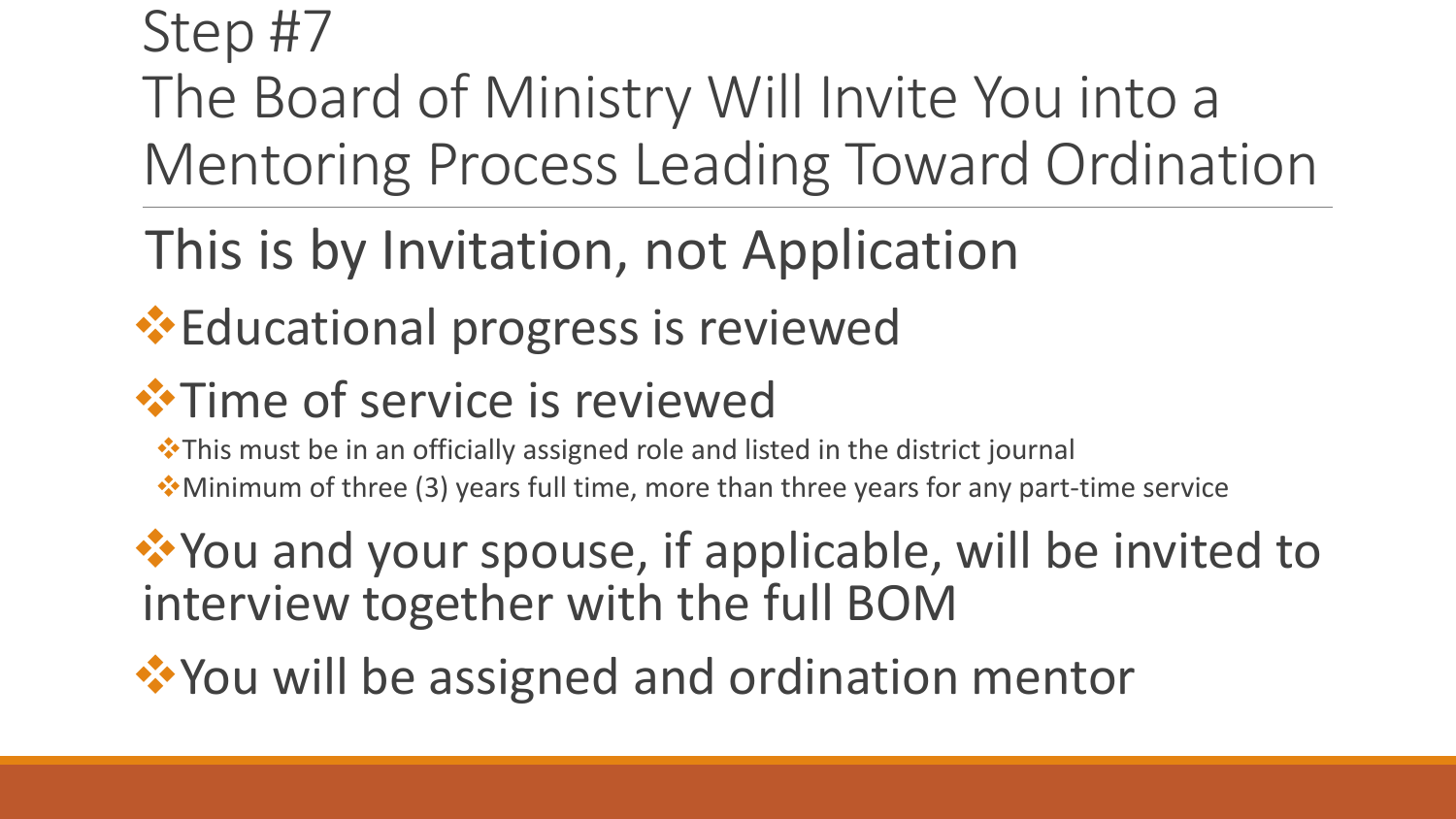#### Step #8 Complete All Final Interviews and Requirements Prior to Assembly

 ★Meet regularly with your mentor and ask them to submit mentoring reports

❖Complete the "Supervised Ministry Experience" course if required

❖Interview with BOM in March

❖Submit requested documents to district office by April

<sup>◆</sup> Pay for your background check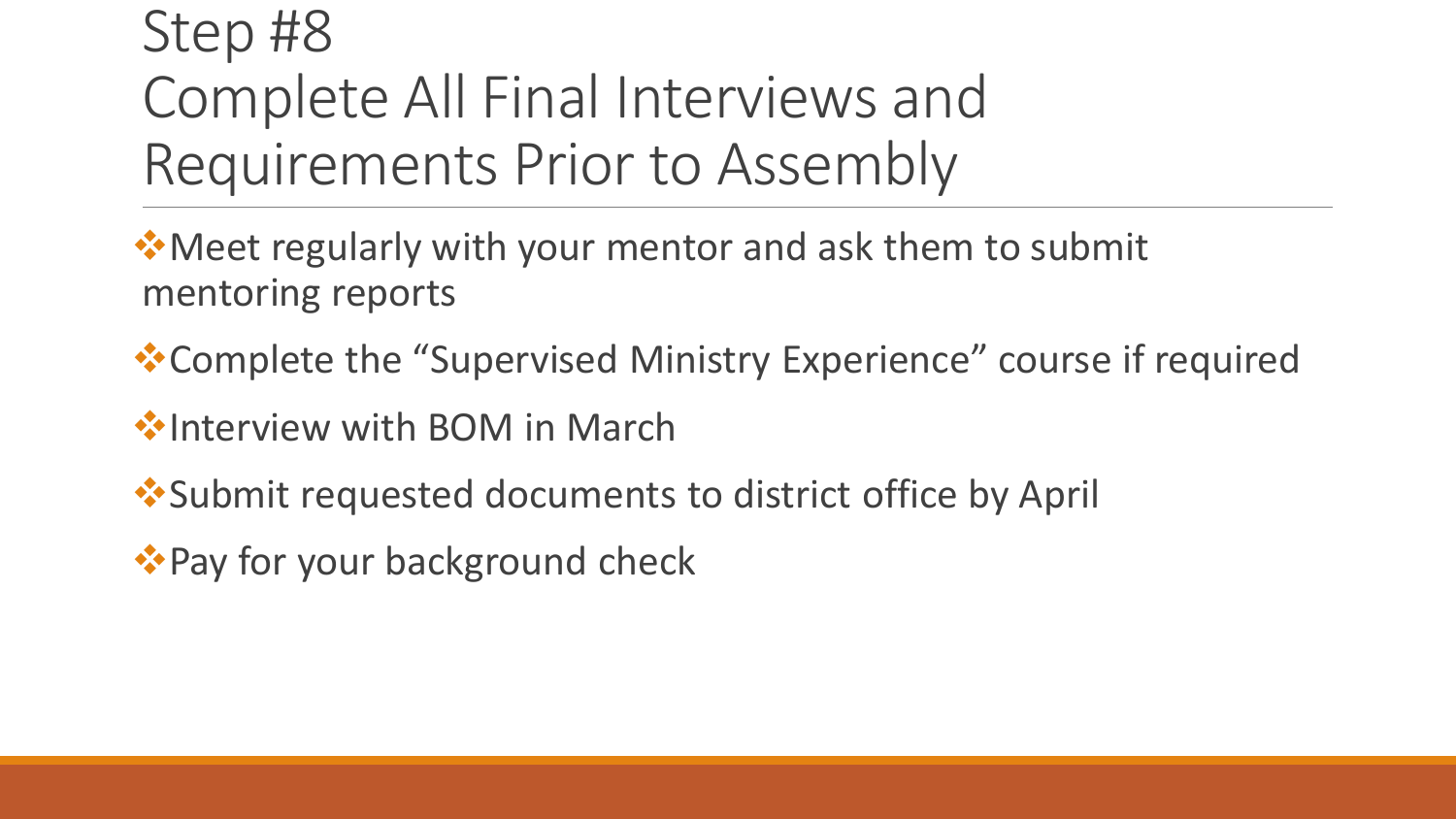## Step #9 Attend All Ordination Events in Person

- ❖Ordination interview with General Superintendent
- ❖Rehearsal for the ceremony
- ❖Ordination group picture for the District Journal
- **<sup>❖</sup>The ordination service** 
	- ❖Encourage family and friends to attend
	- ❖We will reserve seats for them
- ❖Ordination reception (typically)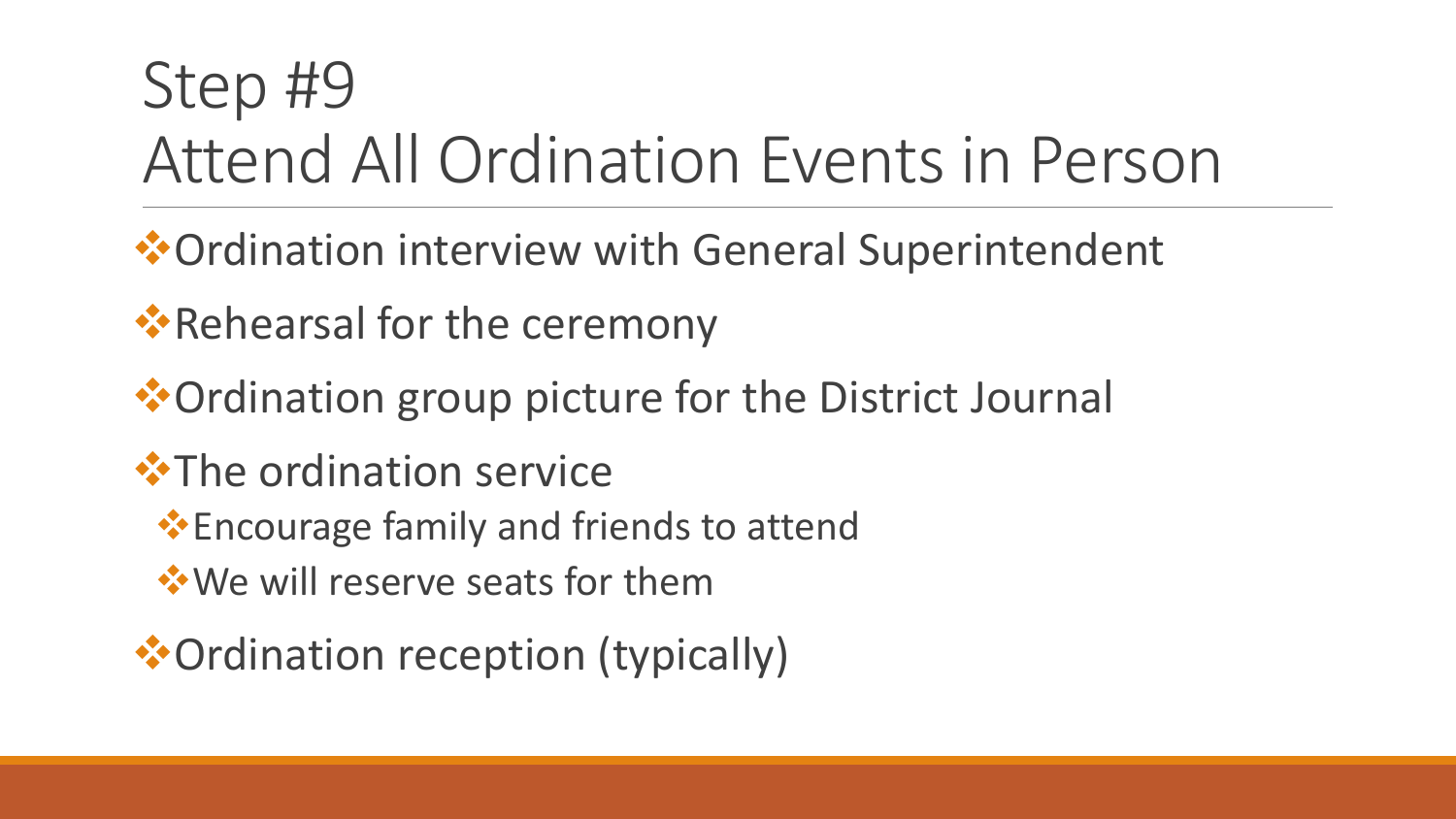#### Step #10 Report Annually for the Rest of Your Life  $\odot$

As an ordained minister you will submit a report annually:

- ❖The Annual Pastor's Report
- ❖Colorado Annual Report of an Ordained Minister

❖Annual Report of a Retired Minister

You must also complete 20 Lifelong Learning Hours annually

❖The best way to track this is through the Lifelong Learning Registry

❖<https://learning.nazarene.org/>